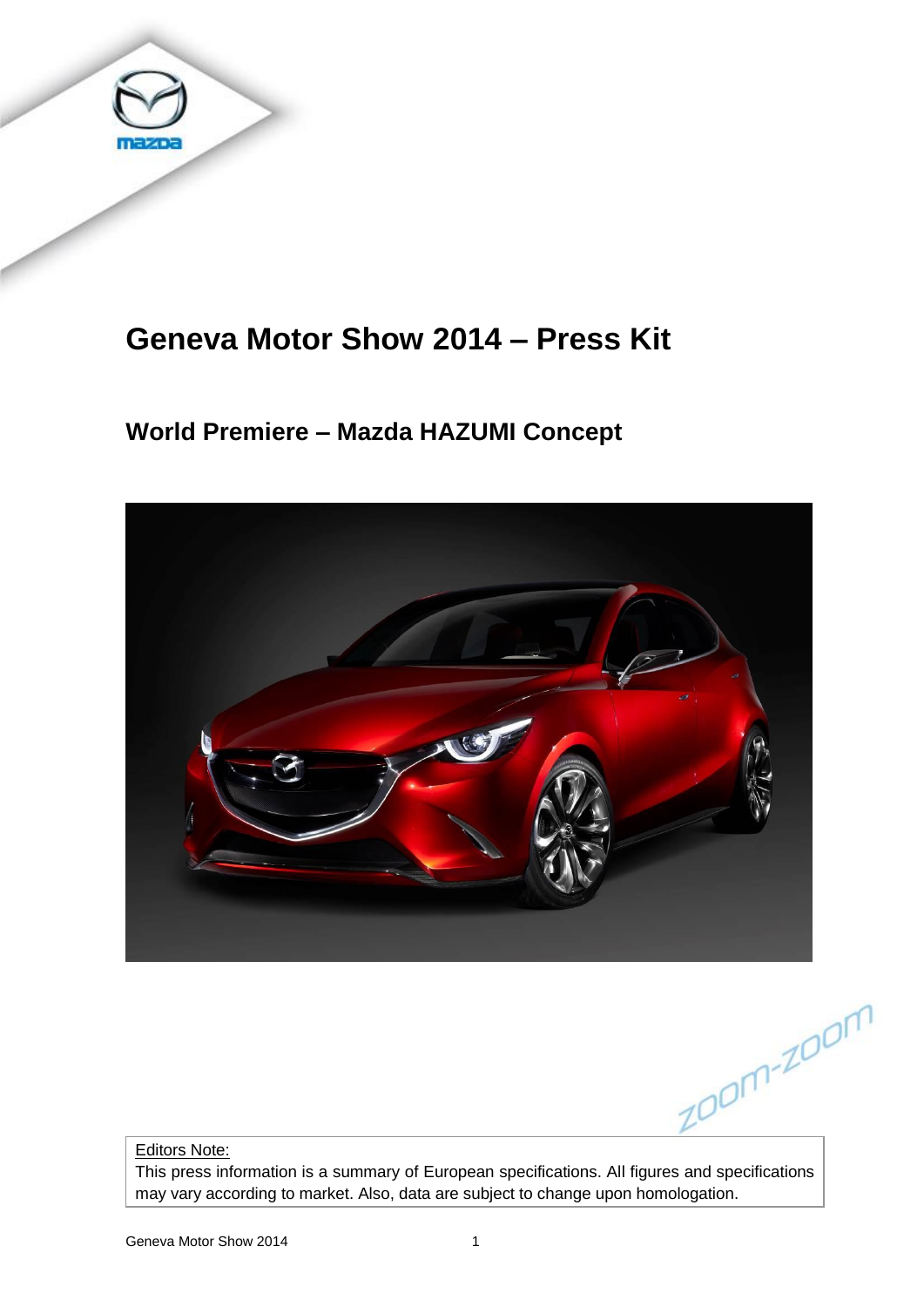# **MAZDA HAZUMI**

## **A glimpse at Mazda's ideal next-generation subcompact**

Mazda is focusing on four key areas with its new generation models; KODO—Soul of Motion design language, SKYACTIV TECHNOLOGY, Mazda Proactive Safety, and a new car connectivity system called Mazda Connect\*. The MAZDA HAZUMI unveiled at this year's Geneva Motor Show brings together all four of these elements and foreshadows Mazda upcoming nextgeneration subcompact car.

One look at Mazda's new generation models such as the Mazda CX-5, Mazda6 and Mazda3 will confirm that KODO design is defined by a dynamic, living expression of motion. In the Mazda HAZUMI the essence of KODO has been captured in a compact body without losing an ounce of impact. A newly developed 1.5-liter SKYACTIV-D clean diesel engine promises outstanding fuel economy without compromising on linear and powerful driving performance. In addition to enhancing safety fundamentals such as driving position and field of vision, HAZUMI adopts Mazda's cutting-edge i-ACTIVSENSE safety features. Meanwhile Mazda Connect offers drivers the fun and convenience of smartphone connectivity in a format that is safe and appropriate for in-vehicle use.

Refusing to bow to the conventions of the subcompact class and refusing to compromise in any of the four key areas of Mazda's vehicle engineering, the Mazda HAZUMI indicates the ideal form of Mazda's next-generation subcompact car.

The concept's name is a good fit both for the look of the car and its target market. HAZUMI is a Japanese word meaning to 'bound or spring up' and was chosen to convey an image of a small but vigorous animal, bursting with energy and bounding into life. It also describes potential B-segment buyers; young, dynamic, vibrant and ambitious.

The HAZUMI is yet another example of the vast potential of KODO design and of how well it adapts to different vehicles of different sizes. Says HAZUMI chief designer Ryo Yanagisawa, "Whereas with longer models such as the SHINARI we use long and free lines of motion stretching from front to back to express KODO, with HAZUMI we've created a form which suggests explosive motion. It's like an animal poised to pounce; every muscle is held tense as it gathers energy for the chase. Despite being small, the KODO gives the car a presence that can't be ignored, and a shape that has driving pleasure written all over it."

\*The name Mazda Connect is used in Japan, US, Canada and Mexico. The system is referred to as MZD Connect in other markets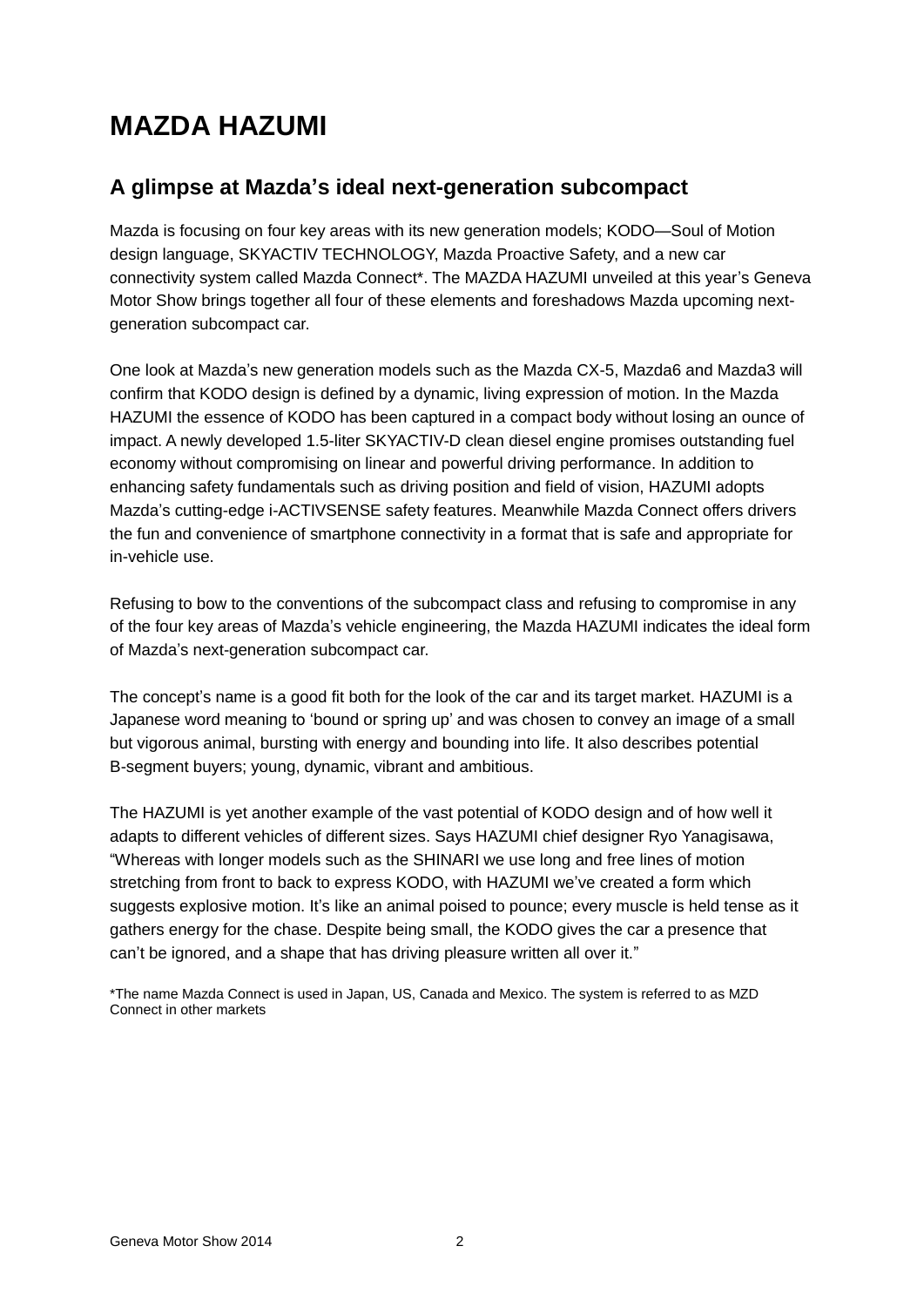### **KODO—Soul of Motion Dynamic motion concentrated in a compact body**  ■**Exterior design**

KODO design seeks to capture the fleeting tension, beauty and power of living creatures in motion. By packing the powerful and dynamic movements of KODO into a compact five-door hatchback, Mazda has given the HAZUMI distinctive exterior styling and an athletic physique made for the road. This is KODO in its most highly concentrated form yet.

Drawing the compact cabin as far to the rear as possible places the center of gravity near the rear wheels and creates a wedge shaped body starting from the low and pronounced nose and rising toward the rear to impart a strong sense of forward motion. The sharp, chiseled silhouette is a clear departure from the mainstream of subcompact design where one-motion form design is the prevailing trend. The short overhangs and powerful fenders which bulge over imposing large sized wheels underline the car's strong and athletic stance.

But it is not all about looks. As with all their new-generation products Mazda has put a big focus on aerodynamics, optimizing the airflow over the upper body and creating a turbulence-rectifying under-floor structure. Tuned specifically for the compact size of the car, these elements deliver superb aerodynamic performance.

#### **Front**

The headlamps and grille are positioned as low as possible giving the front face a sharp look reminiscent of a cheetah on the prowl. Yet the car somehow manages to be cute at the same time, ensuring onlookers will soon feel a sense of affection. The LED guiding rings add depth and solidity to the headlamps evoking the strong-willed eyes of an untamed animal. Another KODO trademark, the aluminum signature underscores the grille before cutting through the headlamps and imparts a deeply sculptured facial expression.

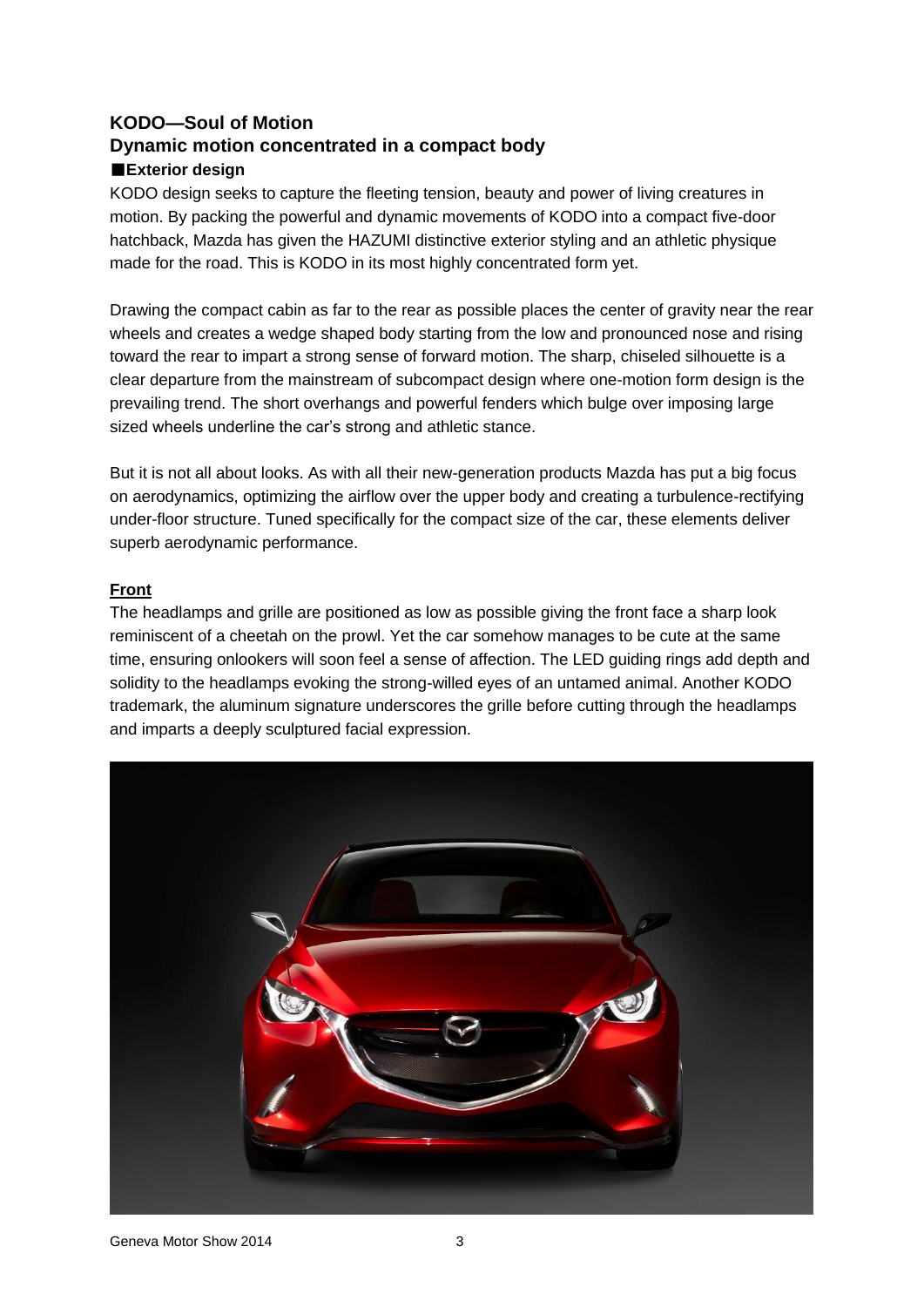#### **Side**

With its short overhangs and pillars which look ready to pierce the center of the front and rear tires, the HAZUMI displays the athletic silhouette of a sports car when viewed from the side. A long line starts from the bonnet, peaks over the front wheel and runs all the way to the rear, while an overlapping line peaks over the rear wheel emulating a rhythm of flexing muscles and adding to the strong sense of forward motion. The surface texture of the body side is rich with tension, flattering the car's big-boned physique.



#### **Rear**

The firmly planted rear tires support the high hipline and together with the steeply inclined backwindow create a strong sense of forward motion. The distinctive oblong rear combination lamps impart a sense of speed while possessing a piercing vitality similar to the headlamps.

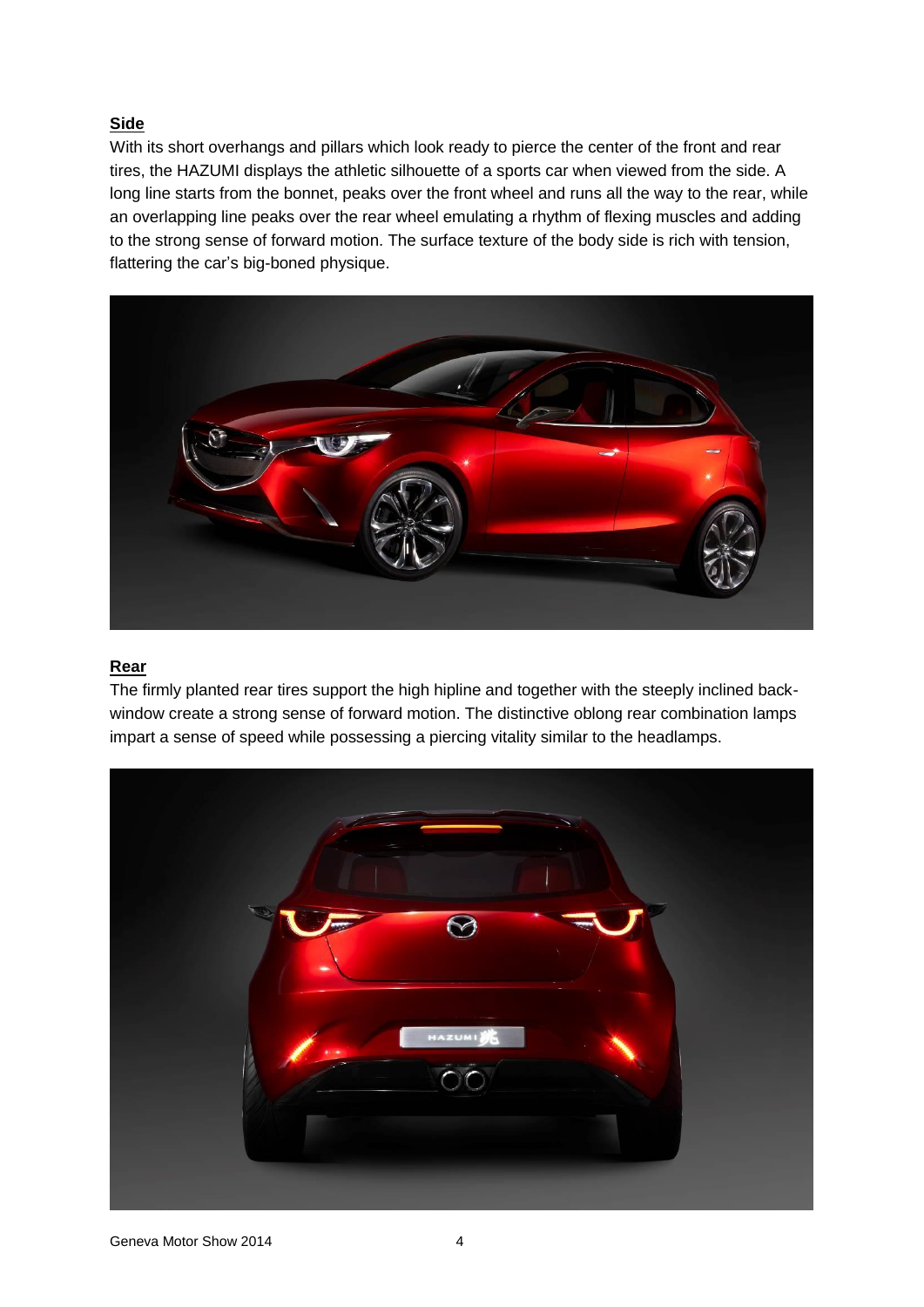#### **Wheel**

The aluminum wheels feature a dynamic design expressing a powerful force radiating from the center of each wheel. The contrast between the radiant sheen produced by the aluminum milling process, and the dark metallic paint, give a taut, 3-dimensional feel.



#### ■**Interior Design**

The interior of the HAZUMI imparts the same dynamic sense of speed as preceding concept models such as the SHINARI, MINAGI, and TAKERI, and maintains superb functionality as an interface between car and driver. The high-quality feel of the interior exceeds the standards of the segment, but also gives a light and youthful impression that befits a subcompact model.

#### **Cabin Layout**

Speed is at the essence of the interior shapes, which spread out from the meter hood to the door trim and center console. The effect, similar to the exterior, is a dynamic sense of forward motion.The passenger space begins immediately next to the meter hood and with an instrument panel shaped like the wing of an airplane, creates a comfortable feeling of openness. The center console is suspended like a bridge, enhancing the feeling of space and creating more room in the foot wells.

The meter cluster is designed around the driver's center axis. It features a single, centrallypositioned meter with displays spreading like wings on either side.

The layout of the center display, Active Driving Display, and commander control, is based on Mazda's unique human machine interface (HMI) concept called the Heads-Up Cockpit. It is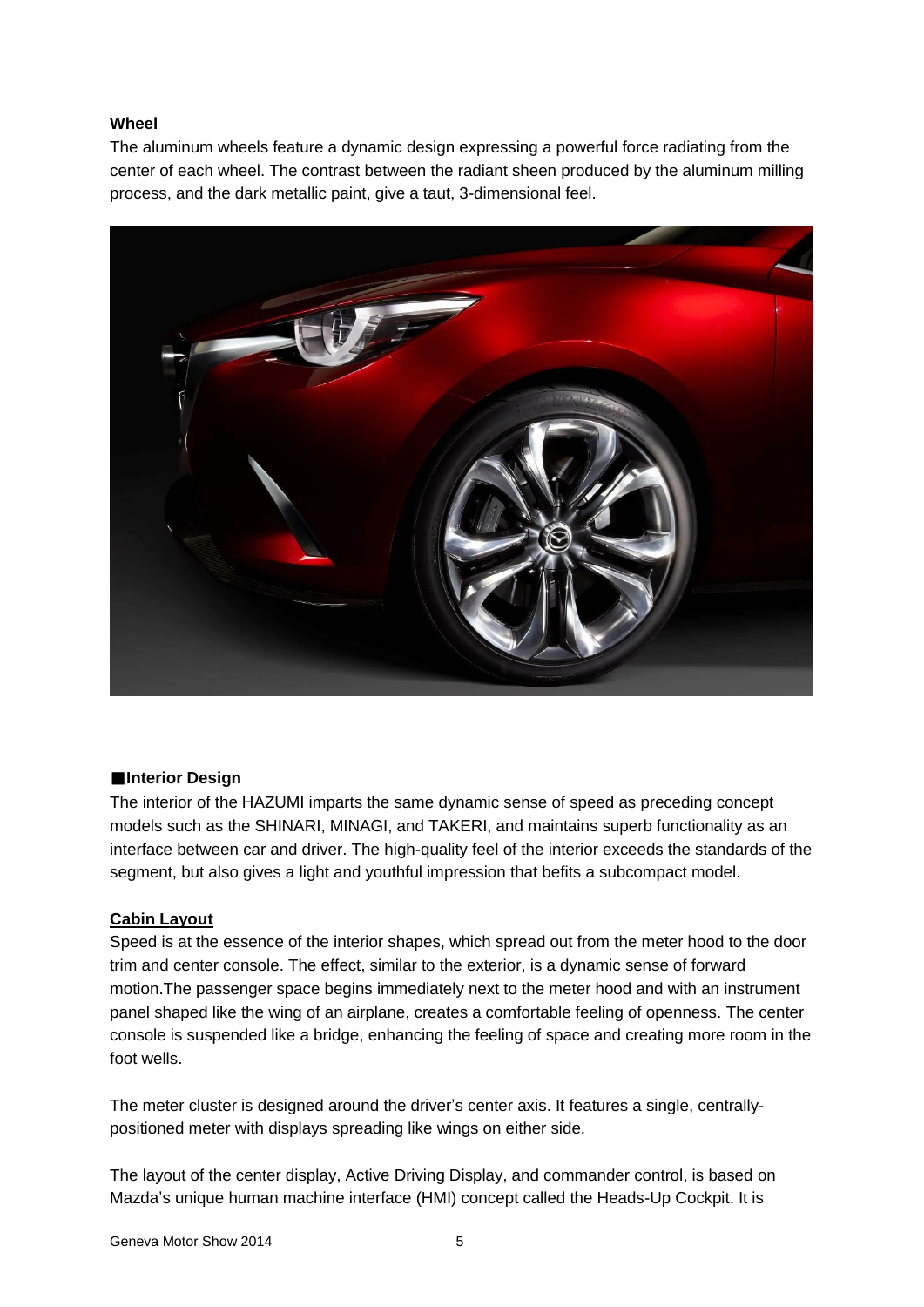designed to help the driver to deal with large amounts of information while keeping their eyes on the road ahead and maintaining a safe and stable body position.



#### **Craftsmanship**

In every area, the high quality forms have a sculptured appearance amplified by reflections of light and shadow and the material for each was crafted to optimize its appearance. Key components of the interior such as controls and displays use a layered combination of hard chiseled metal and deep acrylic material. This produces a light and playful impression befitting a subcompact car, while maintaining a high quality atmosphere.

#### **Color**

The interior is designed with black leather as the base, with white leather used in certain places such as the instrument panel. A Crimson-colored material with a nubuck feel is used on the seats. This modern color-coordination, which is both bold and charming, makes the interior look youthful and refined at the same time.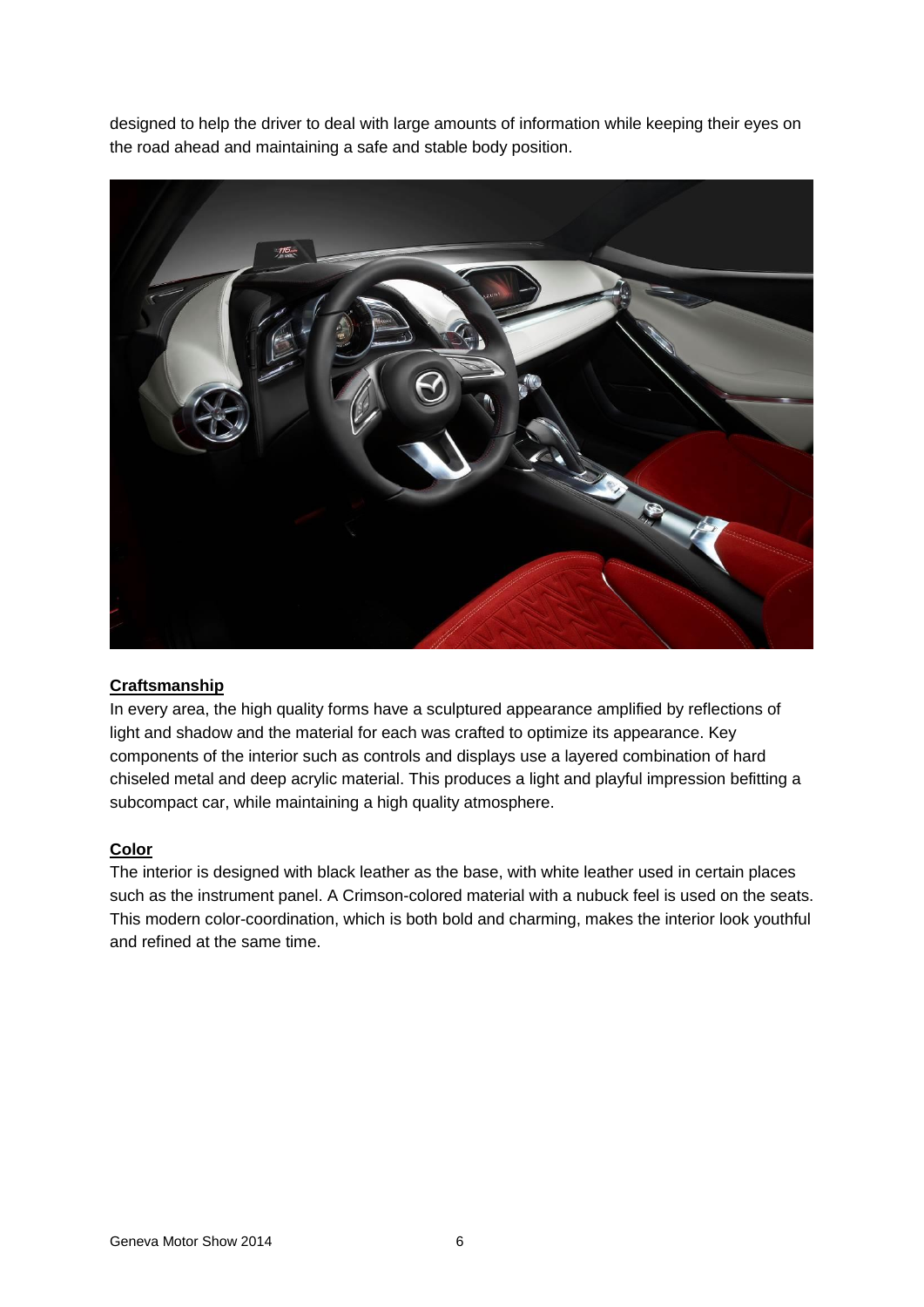### **SKYACTIV TECHNOLOGY optimized for a subcompact Introducing the newly developed small displacement clean diesel SKYACTIV-D 1.5**

The MAZDA HAZUMI offers the full suite of SKYACTIV TECHNOLOGY optimally tuned for a subcompact car. It offers the agile driving you expect from a subcompact car, while the linear driving performance provides a sense of security.

#### ■**The SKYACITV-D 1.5-liter Clean Diesel Engine**

The MAZDA HAZUMI also represents the world premiere of the SKYACTIV-D 1.5. This compact and lightweight clean diesel engine is designed for combustion efficiency, just like the bigger SKYACTIV-D 2.2. It offers ample torque and dynamic performance which is linear right up to the top of the revolution range, and excellent CO2 emission performance—below 90 g/km with the Mazda HAZUMI. It will also fulfill stringent Euro 6 requirements without aftertreatment systems such as NOx trap catalysts or selective catalytic reduction.